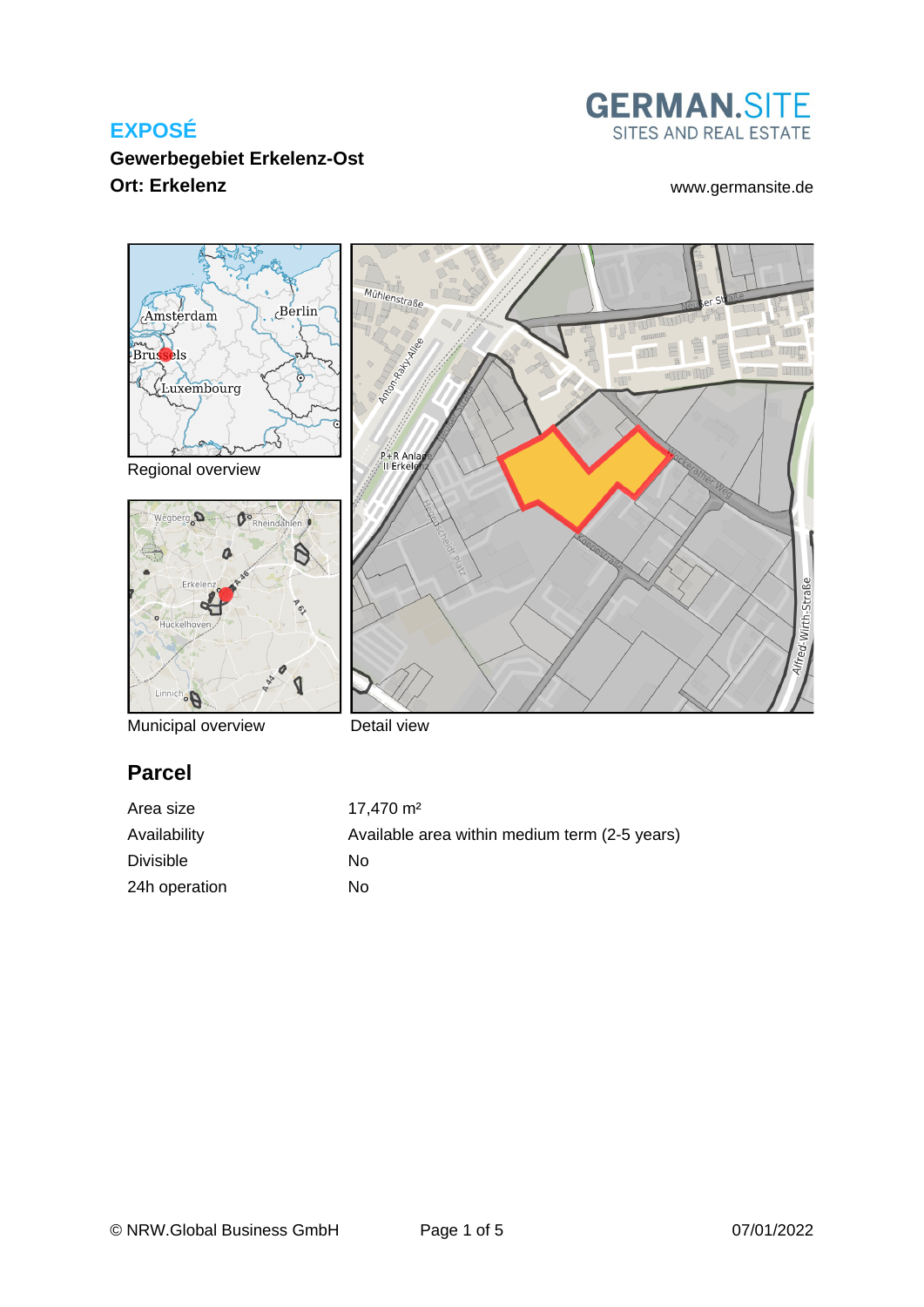

**Gewerbegebiet Erkelenz-Ost Ort: Erkelenz** [www.germansite.de](http://www.germansite.de)

### **Details on commercial zone**

Tradition & progress!

Erkelenz-Ost is the largest commercial zone in the city. Its origins go back to the beginning of industrialization. The focus here is on globally operating mechanical engineering companies, an energy supply company, tree nurseries and numerous manufacturing companies. In addition, wholesalers, retailers, service providers from various industries and a newspaper publisher are located here.

| Main industry  | Mechanical engineering, metal processing, energy supply, |
|----------------|----------------------------------------------------------|
| sector         | manufacturing industry                                   |
| Main companies | Fa. Wirth & Co. Fa. Hegenscheidt MFD                     |
| Industrial tax | 420.00 %                                                 |
| multiplier     |                                                          |
| Area type      | GE / MI / GI                                             |

### **Links**

<https://wfg-hs.blis-online.eu>

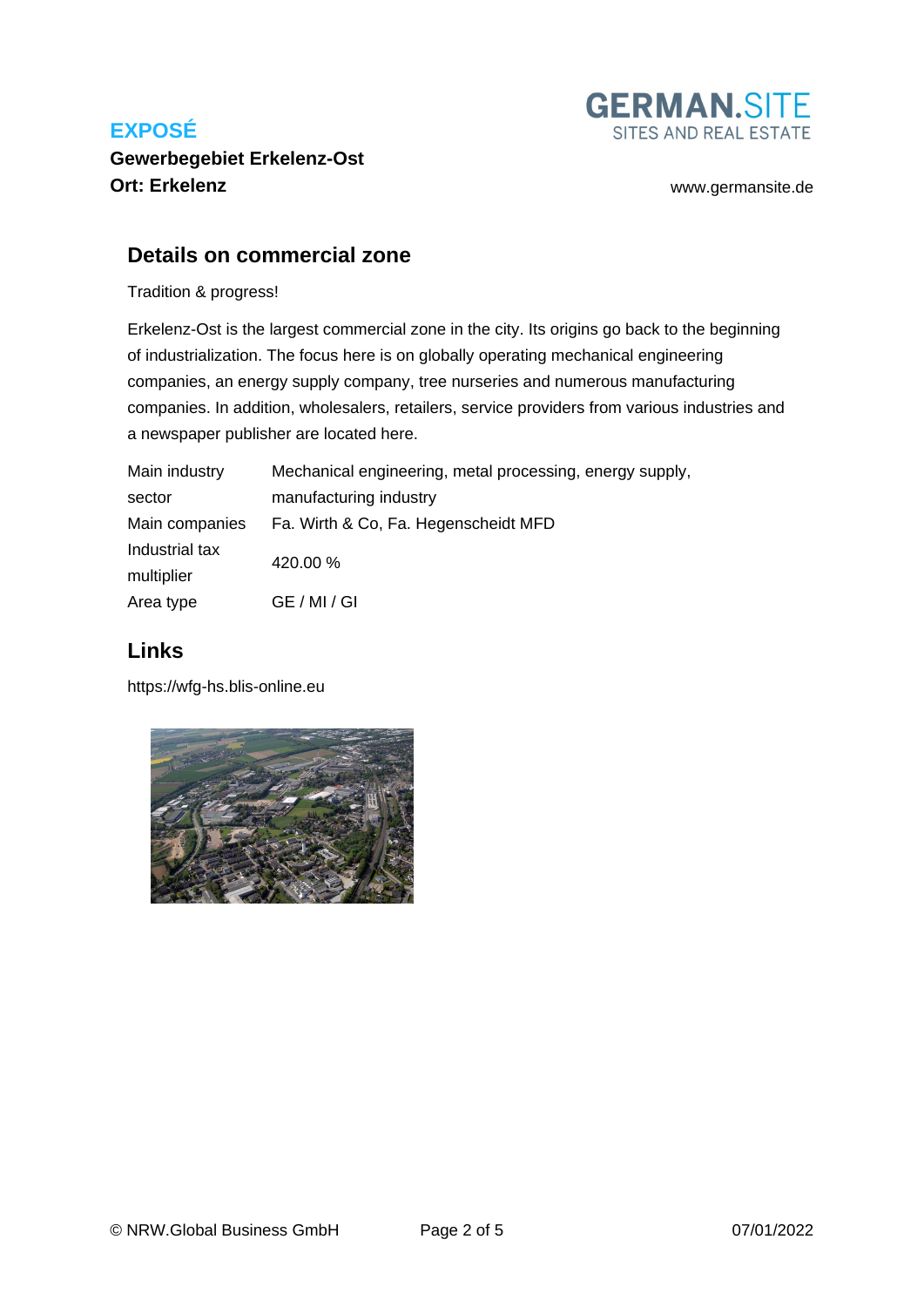**GERMAN.SITE** SITES AND REAL ESTATE

**Gewerbegebiet Erkelenz-Ost Ort: Erkelenz** [www.germansite.de](http://www.germansite.de)

# **Transport infrastructure**

| Freeway      | A46                       | 2.1 km  |
|--------------|---------------------------|---------|
| Airport      | Düsseldorf                | 54.7 km |
| Airport      | Köln-Bonn                 | 71.8 km |
| Port         | <b>Neuss</b>              | 34.4 km |
| Port         | Holtum-Noordweg Born (NL) | 55.3 km |
| Rail freight | Düsseldorf-Hbf            | 49.2 km |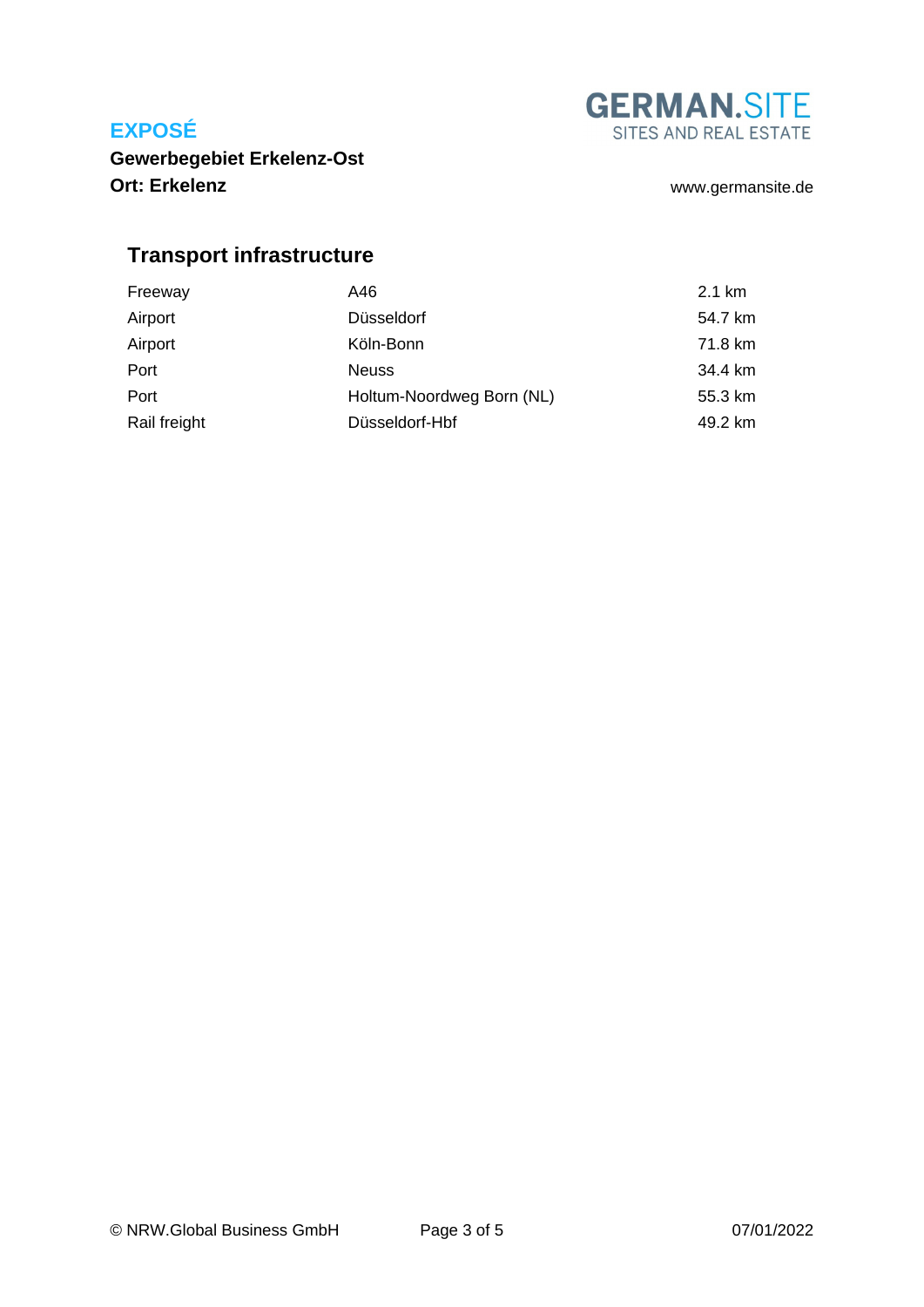### **Gewerbegebiet Erkelenz-Ost Ort: Erkelenz** [www.germansite.de](http://www.germansite.de)

**GERMAN.SITE** SITES AND REAL ESTATE

### **Information about Erkelenz**

The drilling equipment pioneer Anton Raky moved the seat of the international drilling company from Strasbourg to Erkelenz at the end of the 19th century, which was the beginning of further industrial settlements. Nowadays world-famous machine and drill producers as well as various nationwide oriented companies of small or middle size constitute the solid and multifaceted industry structure.

Erkelenz' image is completed by various retail and transportation businesses, textile and furniture industry as well as building sectors, service industries, administration and governmental offices.